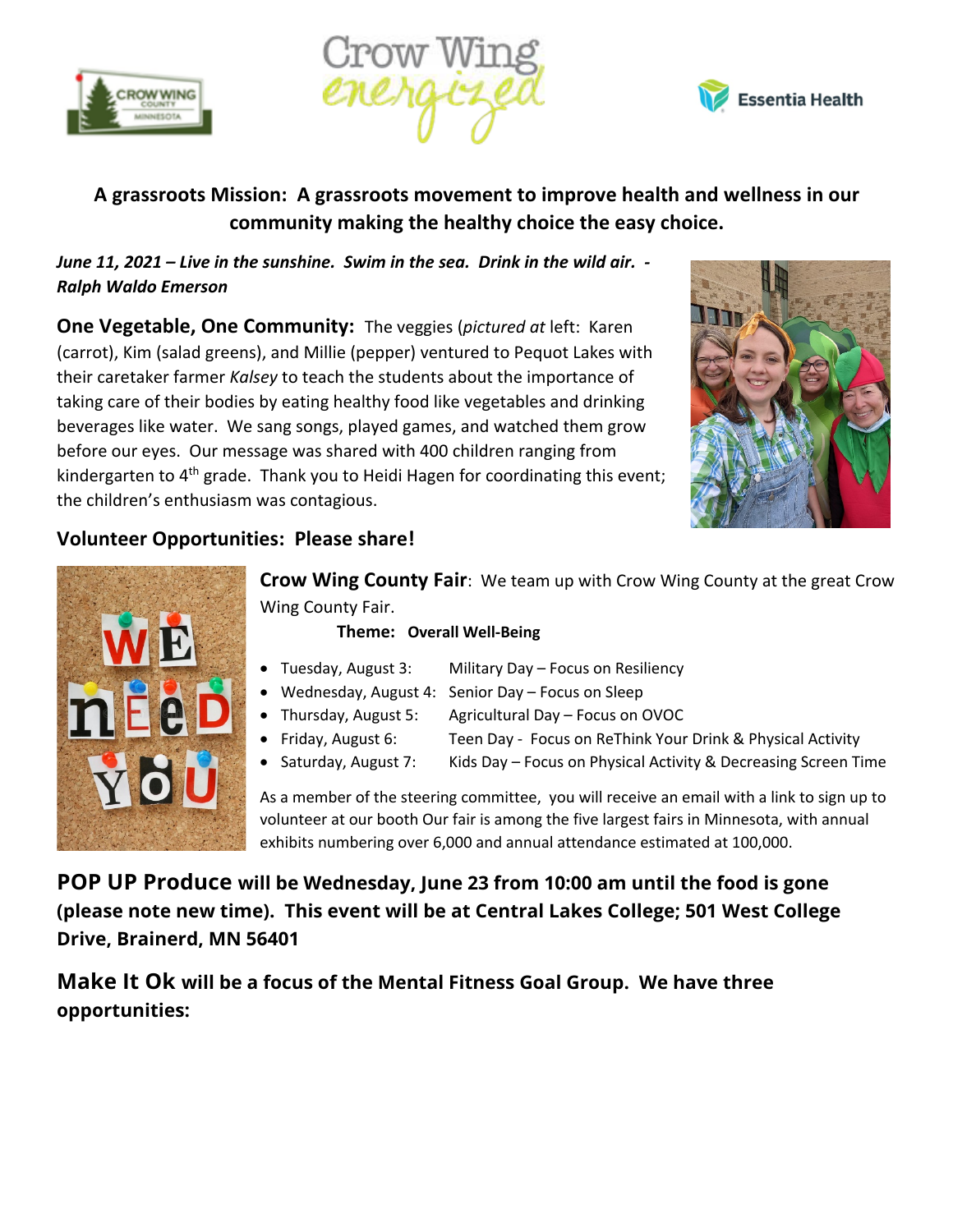- **1. Serve on the subgroup planning committee.**
- **2. Become an ambassador OR, if you already trained, volunteer to lead a presentation.**
- **3. If you know of an organization or place of business that would benefit from a presentation.**

**ACE Presentations in Our Community:** The Adverse Childhood Experience and Resiliency Coalition has done several presentations on ACES in our community – one for parents and staff at Early Childhood Family Education; second one for students enrolled in the social work program at the College of St. Scholastica. Their instructor shared: "*The students have been deeply impacted and inspired! It was really neat to hear their learning experience, insights they gained, and next steps they want to do to further the work to create change in their communities*!" If you know of an organization or a place of employment that would like to host an ACE presentation, let me know.

**Monday Motivator** aticles are managed by the community connections goal group. The Brainerd Dispatch publishes a weekly article every Monday that focuses on health and well-being. We welcome contributions by our partners. Thank you to Shane Riflle who created a google document to make sign up easy; watch for a link to this document soon.

**Fall Prevention Leaders**: Matter of Balance classes can resume now that we can meet in person. The Fall prevention task group met recently to plan for classes in our community this fall. We will be reaching out to previous leaders and will be looking for new people to become leaders.



Feel free to email me or call me @ 218-330-4107 if you want to learn more about any of these opportunities. Thank you for being part of our movement.



**Our National Diabetes Prevention Program** was featured in Juniper. Kara Schaefer shared that DPP meets people where they are and helps them create a realistic plan. People continue to eat the foods they love but in moderation. "The group aspect is what

makes this program. People come together, share challenges and hold each other accountable. Old habits take time to change, but it's easier with support." If you want to read the entire article, here's the link: Diabetes Prevention Program helps prevent diabetes | Juniper Resources (yourjuniper.org)